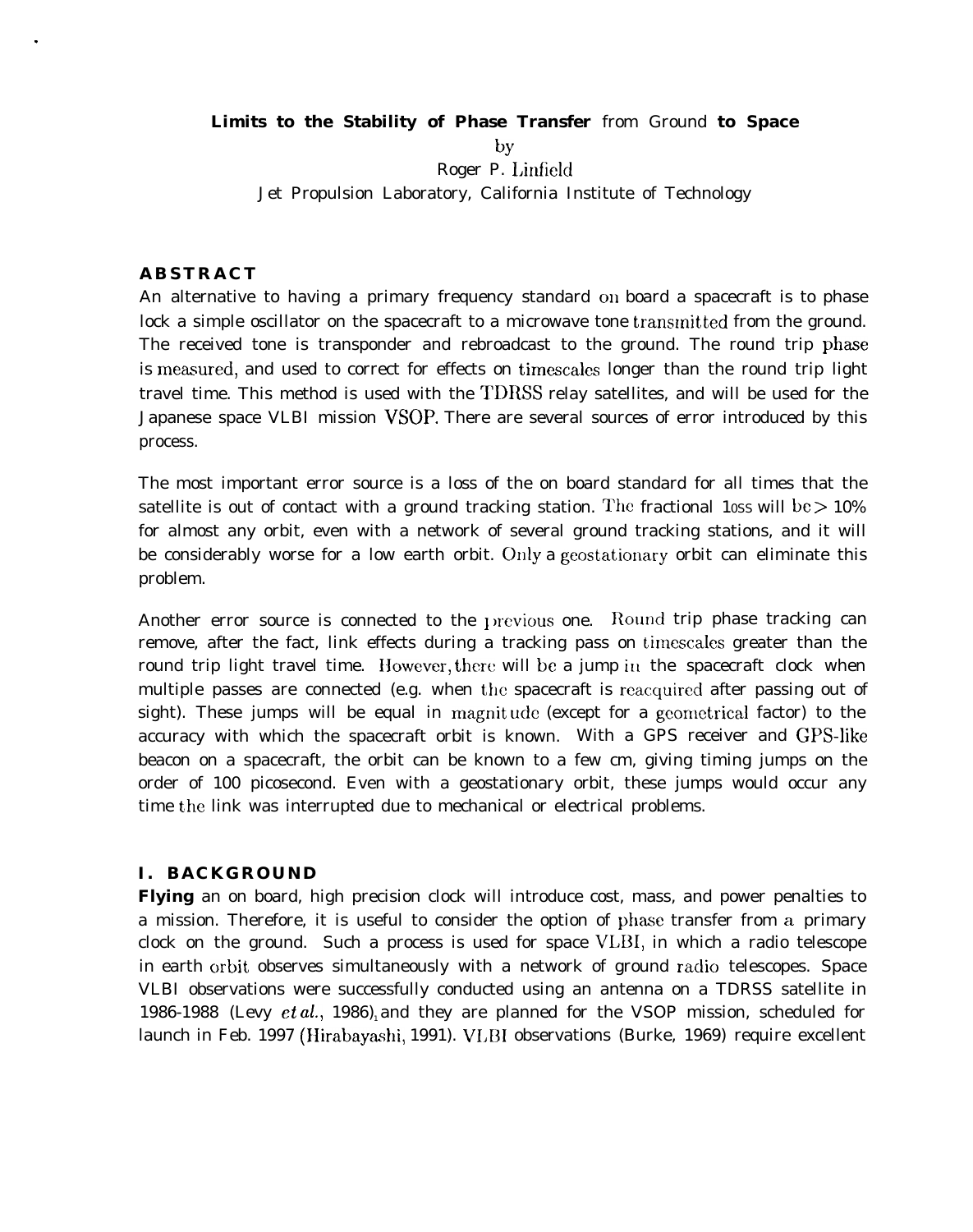(Hydrogen maser quality) frequency stability on timescales up to  $\sim$  5(IO s, but are relativel, insensitive to variations on longer timcscales.

#### **II. PHASE TRANSFER FOR SPACE VLBI**

For the TDRSS space VLBI observations, an existing (non optimized) system was used (Levy  $et al., 1989$ ). For VSOP, a customized phase transfer system has been designed, with link frequencies in the 15 GHz band (Springett, 1992). A predicted spacecraft orbit (based on tracking measurements over the previous week) is used to generate an uplink signal. If the predicted orbit were perfect, the received on board signal would be monochromatic (ignoring media effects) at the nominal frequency. The 6 hour elliptical orbit of VSOP involves spacecraft velocities, relative to a ground tracking station, of up to  $\pm 9$  km/s. The predicted orbit will be accurate to  $\sim 1$  m/s @stefan, Christensen, and Ellis, 1991).

The uplink signal is used to phase lock an on board oscillator that has good stability on timescales  $\langle 1 \rangle$  s. This oscillator is then used 1) to mix the amplified signal from a radio source to baseband before it is sampled and digitized, 2) to generate a clock to time tag these samples before they are transmitted to the ground, and 3) to generate a downlink signal coherent with the uplink.

The phase of this downlink signal is measured, and compared against the value expected from the predicted orbit. The residual phase (Measured-Predicted) is used during VLBI data correlation to correct the on board oscillator 'after the fact.' Any non dispersive error source on timescales significantly greater than the round trip light travel time ( $\leq 0.19$  s for VSOP) will be corrected. Orbit prediction errors and static troposphere delays fall into this category. Analysis has been clone on the effect of the earth's ionosphere (Linfield, 1996b) and on fluct uat ions in the cart h's troposphere (Linfield, 1996a). The conclusion is that the coherence of the phase transfer, after correction with round trip measurements, will be > 99.5% at 22 GHz (the highest observing frequency of VSOP) over t imcscales < 1000 s (see Thompson, Moran, and Swenson, 1986 for a definition of coherence as applied to VLB1). This is much better than the coherence of a hydrogen maser, so that the overall coherence of the orbiting telescope will be limited by the ground frequency standard.

## **III. ADVANTAGES AND DRAWBACKS**

Using a phase transfer system instead of a precise on board clock on a earth orbiting spacecraft would save significant mass, power, complexity, and cost on the spacecraft. The on board mass and power requirements for phase transfer are likely to be in the 10 kg and 10 W range. However, there are some serious drawbacks for most applications.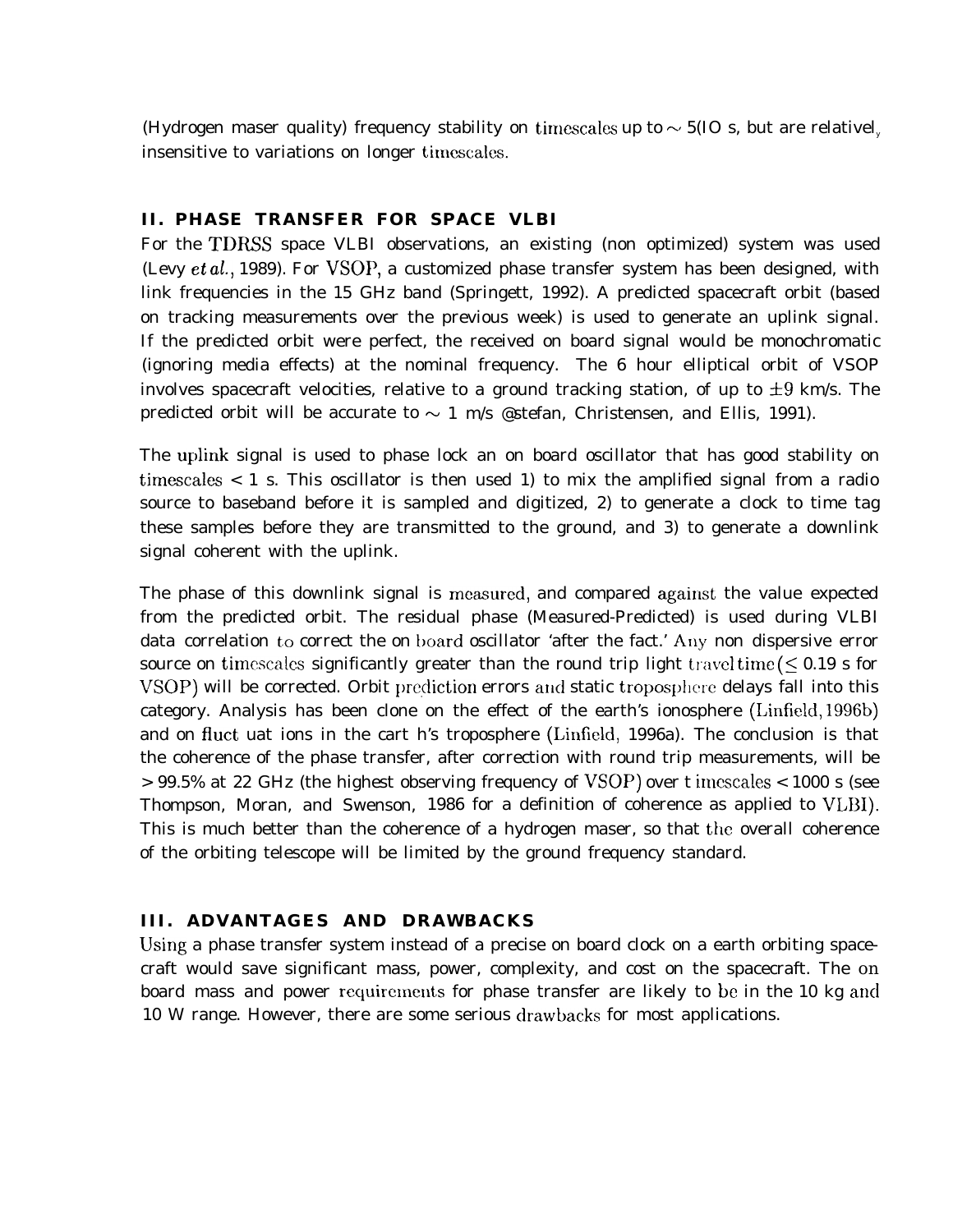The most serious drawback is that the on board clock can only operate intermittently, because it requires two-way communication with a ground tracking station. For the elliptical orbit of VSOP (1000 km perigee; 20,000 km apogee), a global network of 5 ground tracking stations will allow tracking  $\approx 80\%$  of the time. For a geostationary orbit, one ground station could provide  $100\%$  coverage; for a low cart h orbit, the fractional coverage would be quite small with any plausible ground network. In addition, the cost of tracking station time may be a significant issue for phase transfer.

For space VLBI, these two issues are not a concern. The data rate generated during VLBI observations is so large (128 Mbit/s for VSOP) that on board storage is not feasible. Therefore, a real time downlink to a sizable  $($  > 10 m diameter) ground tracking station is required for observations, even with an on board clock.

When the round trip link is reestablished after a break (such as that due to the spacecraft dropping below the horizon at a tracking station), there will be a clock jump, due to the uncertainty in the one way light travel time along the spacecraft-tracking station direction. With on board GPS receivers and G PS-like beacons, the reconstructed (after the fact) orbit error can be as small as  $\sim$  5 cm for a VSOP-like orbit (Wu and Malla, 1994), giving a clock jump of  $\sim$  170 picosec.

A final limitation is that some effects of science interest (e.g., gravitational redshift) require a primary frequency standard on board as well as one on the ground, ancl cannot be measured using round trip phase.

### **REFERENCES**

- B. F. Burke, "Long Baseline Interfcrometry," *Physics Today,* vol. 22, No. 7, pp. 54-63, 1969.
- J. Estefan, C. Christensen, and J. Ellis, "Japanese and DSN Orbit Prediction Capability for the VSOP Mission," July 1, 1991, JPL Space VLBI Memo #72, available electronically at http://sgra.jpl. nasa.gov/mosaic\_v0.0/JPL\_Project\_dir/Library\_dir/memo/y91/

91-72.txt

- H. Hirabayashi, "Introduction to the VSOP Mission and Its Scientific Goals," COSPAR: Adv. *Space Res.,* vol. 11, No. 2, p. 173, 1991.
- G. S. Levy et al., "Very Long Baseline Interferometric Observations Made With an Orbiting Radio Telescope," Science, vol. 234, pp. 187-189, 1986.
- G. S. Levy *et al.,* "VLBI Using a Telescope in Earth Orbit. I. The Observations," The *Astrophysical Journal,* vol. *336,* pp. 1098-1104, 1989.